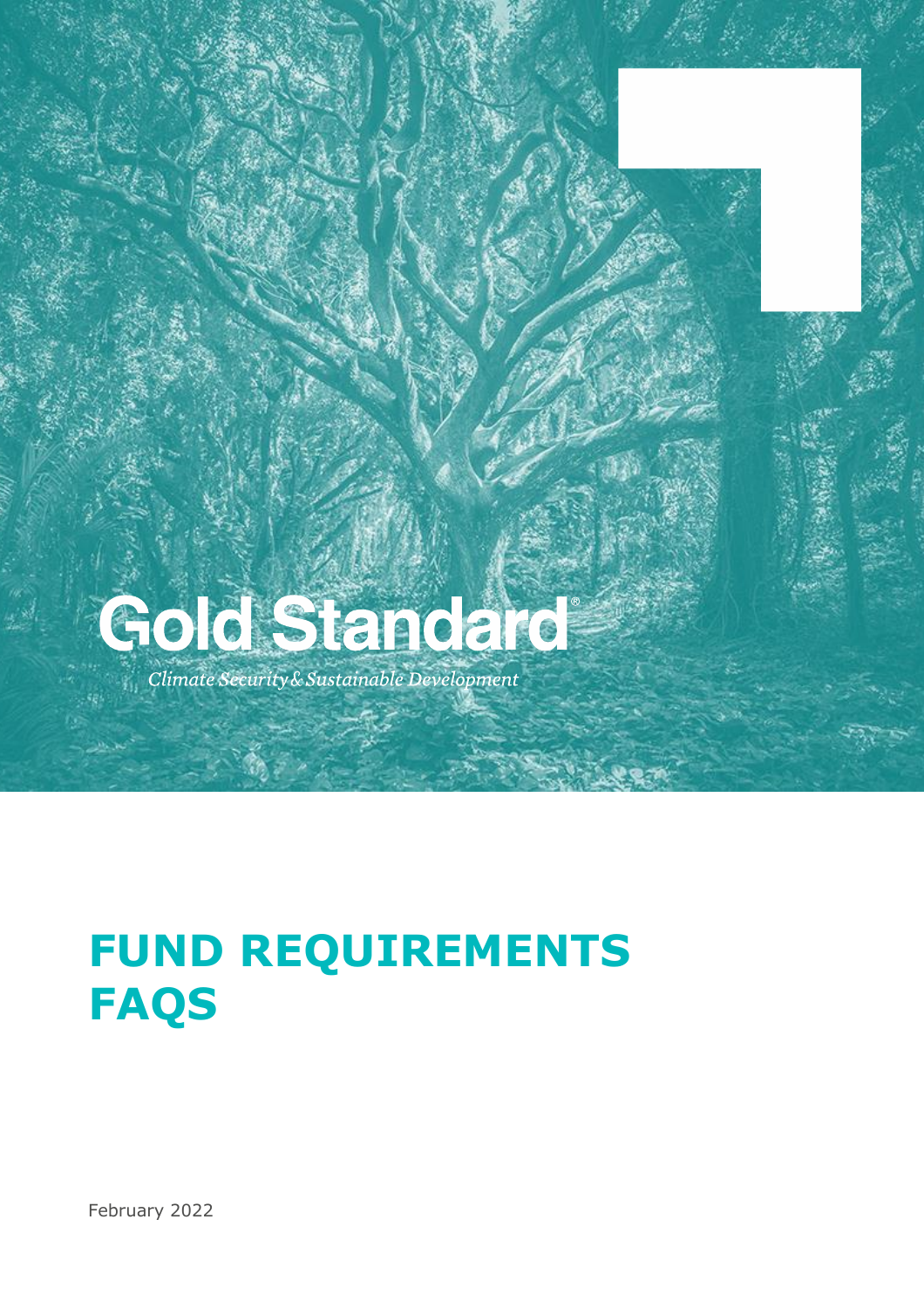## **1. FREQUENTLY ASKED QUESTIONS**

#### 1. Are these Requirements part of Gold Standard for the Global Goals (GS4GG)? How do they integrate with other GS4GG requirements?

Yes, the Fund Requirements for Certification will be integrated into Gold Standard for the Global Goals (GS4GG) 500 Series (Product Specifications) after the piloting phase. These Requirements refer to the Gold Standard eligibility rules for investments, safeguarding requirements for assessment of social/environmental/economic risks and stakeholder consultation requirements to engage with affected/interested stakeholders.

#### 2. In what context will these fund requirements be used?

These Requirements are expected to be used by Fund Managers (i.e., impact investors, philanthropic foundations, corporates, development agencies, governments, or pension funds etc.) who are financing and claiming a contribution towards the achievement of the Sustainable Development Goals (SDGs).

#### 3. How are these requirements different to other similar work like Operating Principles for Impact Management, UNDP-SDG Impact Standard etc.?

Rather than re-inventing the wheel we have built upon the approaches developed by OECD for Impact Fund Compliance, IFC Principles, UNDP-SDG Impact, and others, integrating the Requirements into the existing GS4GG core standard, which has assured credible impacts for nearly 20 years. These requirements go further than existing approaches by requiring third-party verification of measurable positive SDG impacts.

#### 4. What is the subject of the certification? Is it the fund or individual investments?

The impacts created by a fund will be certified by Gold Standard. Since impacts are not realised until the fund is in operation for some time, we have followed the GS4GG approach for determining if the design and interim implementation of the design criteria meet the Requirements we have set. The Requirements focus on the design and process attributes that we believe will support the successful

### **Gold Standard**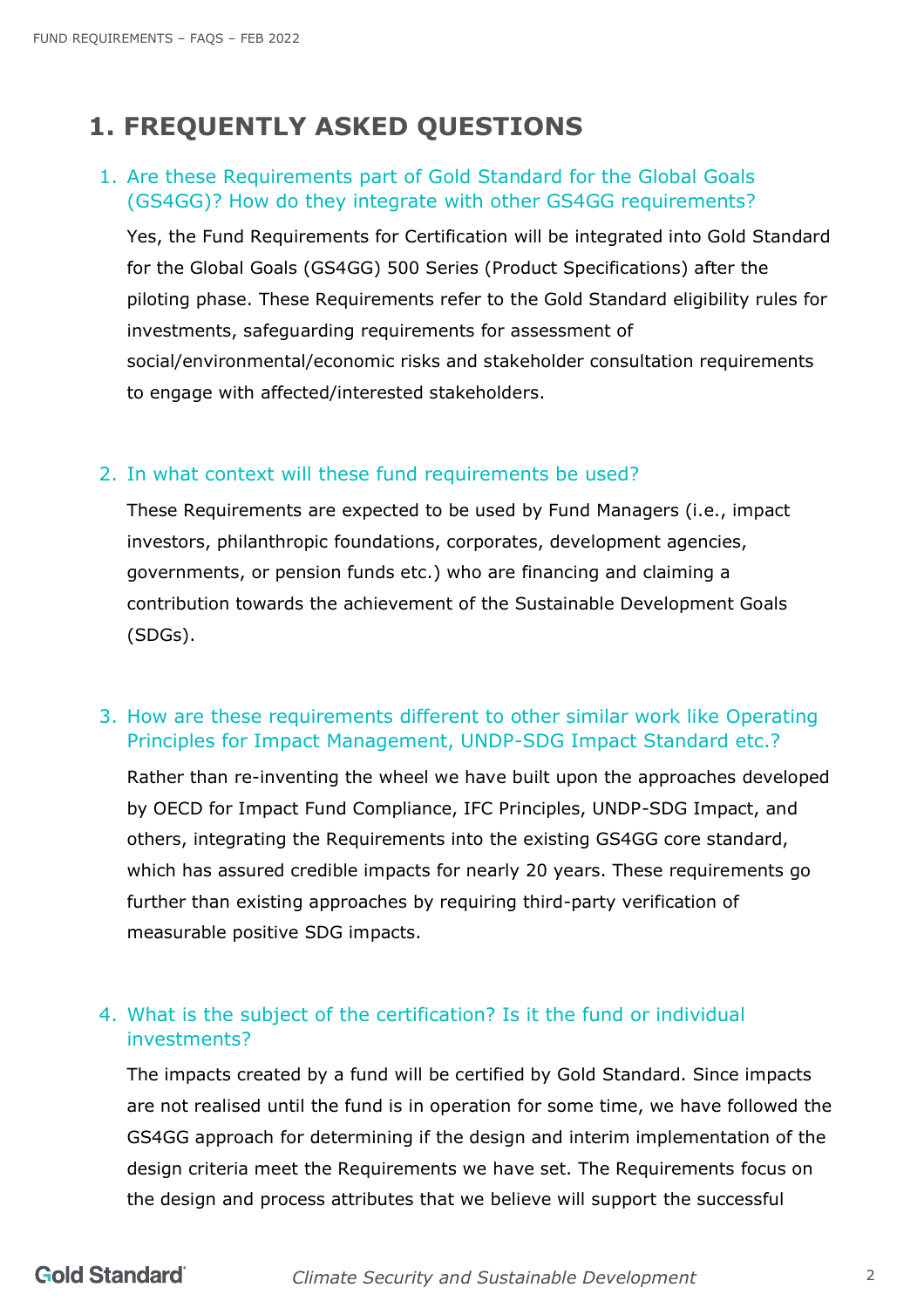realisation of the intended impacts. There will be several points of assessment to verify that the design components are complete, and that the implementation follows the certified design. The focus is therefore on the processes for investment applied by a fund manager in terms of strategy, project screening, project implementation and exit that will inform certification.

#### 5. Are there any restrictions on investors of the fund?

There are no restrictions in the Requirements on the type of investors who can invest in the fund. The fund manager is able to stipulate restrictions as per their investment strategy.

#### 6. Are there any restrictions on the types of investments that can be part of the fund?

Yes, those that are noted as ineligible in Gold Standard for the Global Goals. Fund managers can also establish their own criteria for additional exclusions of specific investment types.

#### 7. If carbon credit issuance is sought, is it necessary to issue through Gold Standard certification?

No, it is not necessary to issue carbon credits through Gold Standard certification.

8. Is it necessary to use impact metrics with reference to baselines OR could other metrics that report change year-on-year (e.g., GHG emission inventory reporting) be used under these Requirements?

It is necessary to use impact metrics approved by Gold Standard to report impacts at the fund level. It is mandatory to establish the baseline against which impacts are calculated.

#### 9. Will currently approved VVBs be allowed to audit funds using these Requirements?

Gold Standard will work in close collaboration with select VVBs during the pilot phase to test the assurance process and to finalise the VVB requirements to approve VVBs for auditing against fund requirements.